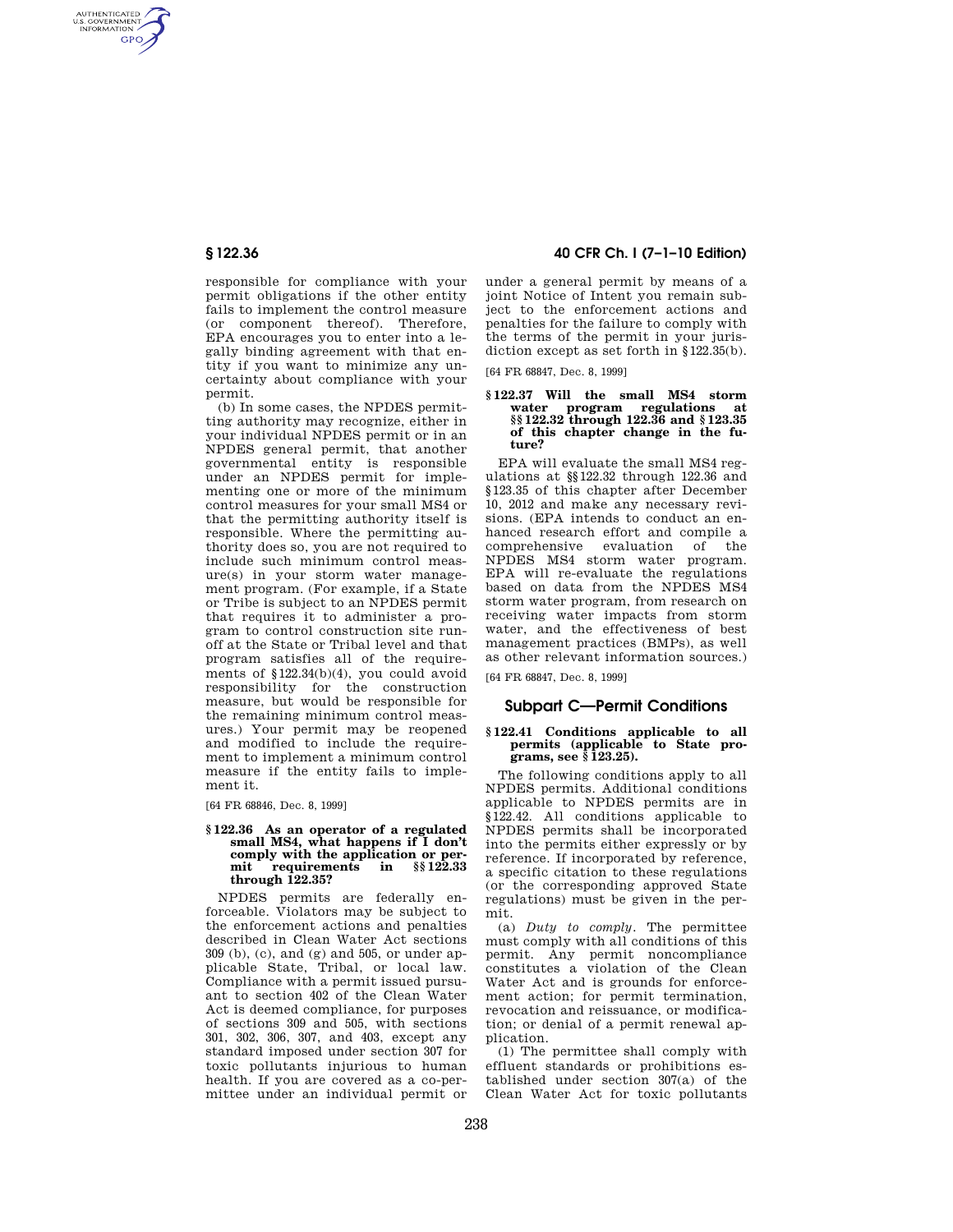#### **Environmental Protection Agency § 122.41**

and with standards for sewage sludge use or disposal established under section 405(d) of the CWA within the time provided in the regulations that establish these standards or prohibitions or standards for sewage sludge use or disposal, even if the permit has not yet been modified to incorporate the requirement.

(2) The Clean Water Act provides that any person who violates section 301, 302, 306, 307, 308, 318 or 405 of the Act, or any permit condition or limitation implementing any such sections in a permit issued under section 402, or any requirement imposed in a pretreatment program approved under sections  $402(a)(3)$  or  $402(b)(8)$  of the Act, is subject to a civil penalty not to exceed \$25,000 per day for each violation. The Clean Water Act provides that any person who *negligently* violates sections 301, 302, 306, 307, 308, 318, or 405 of the Act, or any condition or limitation implementing any of such sections in a permit issued under section 402 of the Act, or any requirement imposed in a pretreatment program approved under section  $402(a)(3)$  or  $402(b)(8)$  of the Act, is subject to criminal penalties of \$2,500 to \$25,000 per day of violation, or imprisonment of not more than 1 year, or both. In the case of a second or subsequent conviction for a negligent violation, a person shall be subject to criminal penalties of not more than \$50,000 per day of violation, or by imprisonment of not more than 2 years, or both. Any person who *knowingly* violates such sections, or such conditions or limitations is subject to criminal penalties of \$5,000 to \$50,000 per day of violation, or imprisonment for not more than 3 years, or both. In the case of a second or subsequent conviction for a knowing violation, a person shall be subject to criminal penalties of not more than \$100,000 per day of violation, or imprisonment of not more than 6 years, or both. Any person who knowingly violates section 301, 302, 303, 306, 307, 308, 318 or 405 of the Act, or any permit condition or limitation implementing any of such sections in a permit issued under section 402 of the Act, and who knows at that time that he thereby places another person in imminent danger of death or serious bodily injury, shall, upon conviction, be subject to a fine of not more than \$250,000 or imprisonment of not more than 15 years, or both. In the case of a second or subsequent conviction for a knowing endangerment violation, a person shall be subject to a fine of not more than \$500,000 or by imprisonment of not more than 30 years, or both. An organization, as defined in section as defined in section  $309(c)(3)(B)(iii)$  of the CWA, shall, upon conviction of violating the imminent danger provision, be subject to a fine of not more than \$1,000,000 and can be fined up to \$2,000,000 for second or subsequent convictions.

(3) Any person may be assessed an administrative penalty by the Administrator for violating section 301, 302, 306, 307, 308, 318 or 405 of this Act, or any permit condition or limitation implementing any of such sections in a permit issued under section 402 of this Act. Administrative penalties for Class I violations are not to exceed \$10,000 per violation, with the maximum amount of any Class I penalty assessed not to exceed \$25,000. Penalties for Class II violations are not to exceed \$10,000 per day for each day during which the violation continues, with the maximum amount of any Class II penalty not to exceed \$125,000.

(b) *Duty to reapply.* If the permittee wishes to continue an activity regulated by this permit after the expiration date of this permit, the permittee must apply for and obtain a new permit.

(c) *Need to halt or reduce activity not a defense.* It shall not be a defense for a permittee in an enforcement action that it would have been necessary to halt or reduce the permitted activity in order to maintain compliance with the conditions of this permit.

(d) *Duty to mitigate.* The permittee shall take all reasonable steps to minimize or prevent any discharge or sludge use or disposal in violation of this permit which has a reasonable likelihood of adversely affecting human health or the environment.

(e) *Proper operation and maintenance.*  The permittee shall at all times properly operate and maintain all facilities and systems of treatment and control (and related appurtenances) which are installed or used by the permittee to achieve compliance with the conditions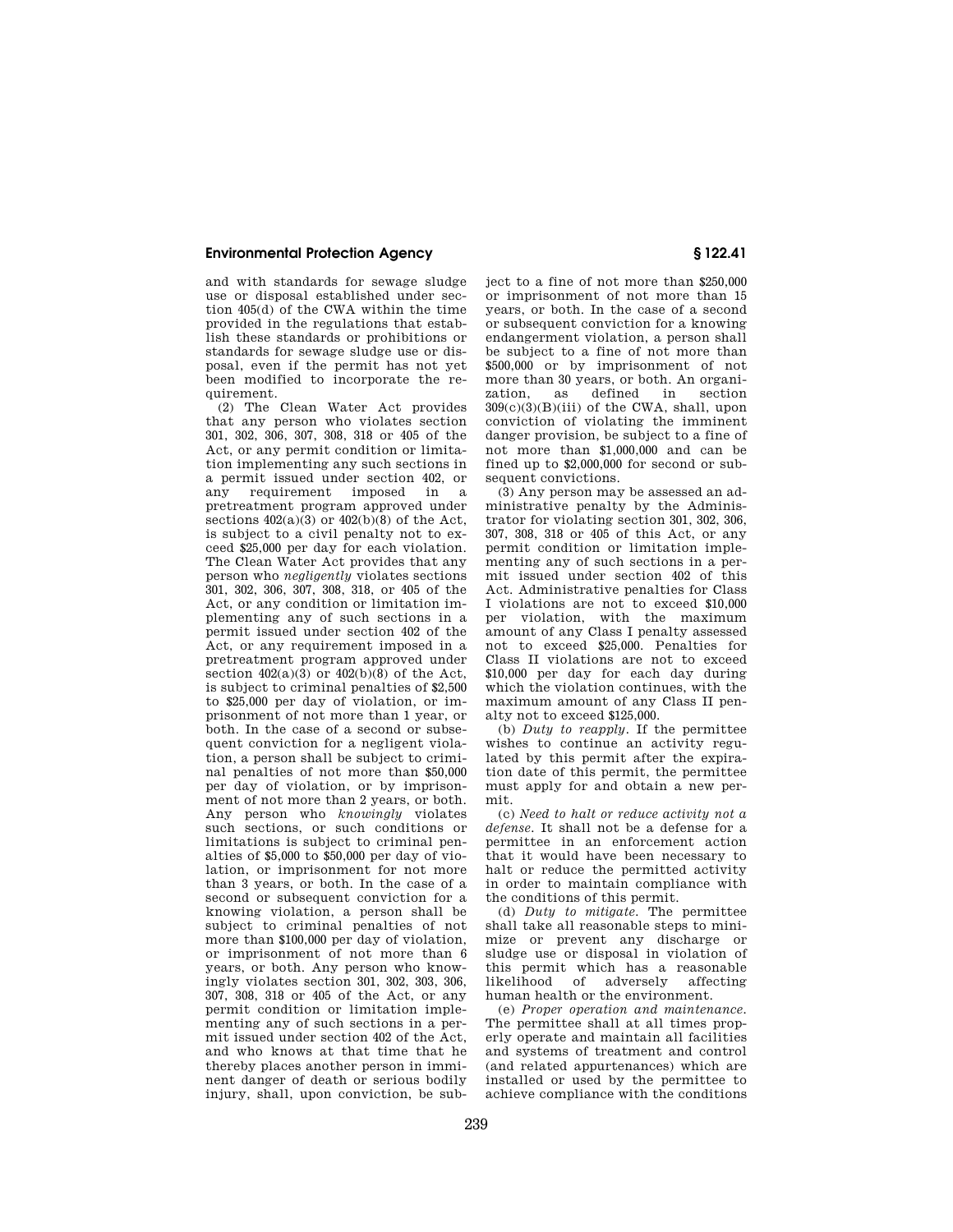of this permit. Proper operation and maintenance also includes adequate laboratory controls and appropriate quality assurance procedures. This provision requires the operation of backup or auxiliary facilities or similar systems which are installed by a permittee only when the operation is necessary to achieve compliance with the conditions of the permit.

(f) *Permit actions.* This permit may be modified, revoked and reissued, or terminated for cause. The filing of a request by the permittee for a permit modification, revocation and reissuance, or termination, or a notification of planned changes or anticipated noncompliance does not stay any permit condition.

(g) *Property rights.* This permit does not convey any property rights of any sort, or any exclusive privilege.

(h) *Duty to provide information.* The permittee shall furnish to the Director, within a reasonable time, any information which the Director may request to determine whether cause exists for modifying, revoking and reissuing, or terminating this permit or to determine compliance with this permit. The permittee shall also furnish to the Director upon request, copies of records required to be kept by this permit.

(i) *Inspection and entry.* The permittee shall allow the Director, or an authorized representative (including an authorized contractor acting as a representative of the Administrator), upon presentation of credentials and other documents as may be required by law, to:

(1) Enter upon the permittee's premises where a regulated facility or activity is located or conducted, or where records must be kept under the conditions of this permit;

(2) Have access to and copy, at reasonable times, any records that must be kept under the conditions of this permit;

(3) Inspect at reasonable times any facilities, equipment (including monitoring and control equipment), practices, or operations regulated or required under this permit; and

(4) Sample or monitor at reasonable times, for the purposes of assuring permit compliance or as otherwise author-

**§ 122.41 40 CFR Ch. I (7–1–10 Edition)** 

ized by the Clean Water Act, any substances or parameters at any location.

(j) *Monitoring and records.* (1) Samples and measurements taken for the purpose of monitoring shall be representative of the monitored activity.

(2) Except for records of monitoring information required by this permit related to the permittee's sewage sludge use and disposal activities, which shall be retained for a period of at least five years (or longer as required by 40 CFR part 503), the permittee shall retain records of all monitoring information, including all calibration and maintenance records and all original strip chart recordings for continuous monitoring instrumentation, copies of all reports required by this permit, and records of all data used to complete the application for this permit, for a period of at least 3 years from the date of the sample, measurement, report or application. This period may be extended by request of the Director at any time.

(3) Records of monitoring information shall include:

(i) The date, exact place, and time of sampling or measurements;

(ii) The individual(s) who performed the sampling or measurements;

(iii) The date(s) analyses were performed;

(iv) The individual(s) who performed the analyses;

(v) The analytical techniques or methods used; and

(vi) The results of such analyses.

(4) Monitoring must be conducted according to test procedures approved under 40 CFR Part 136 unless another method is required under 40 CFR subchapters N or O.

(5) The Clean Water Act provides that any person who falsifies, tampers with, or knowingly renders inaccurate any monitoring device or method required to be maintained under this permit shall, upon conviction, be punished by a fine of not more than \$10,000, or by imprisonment for not more than 2 years, or both. If a conviction of a person is for a violation committed after a first conviction of such person under this paragraph, punishment is a fine of not more than \$20,000 per day of violation, or by imprisonment of not more than 4 years, or both.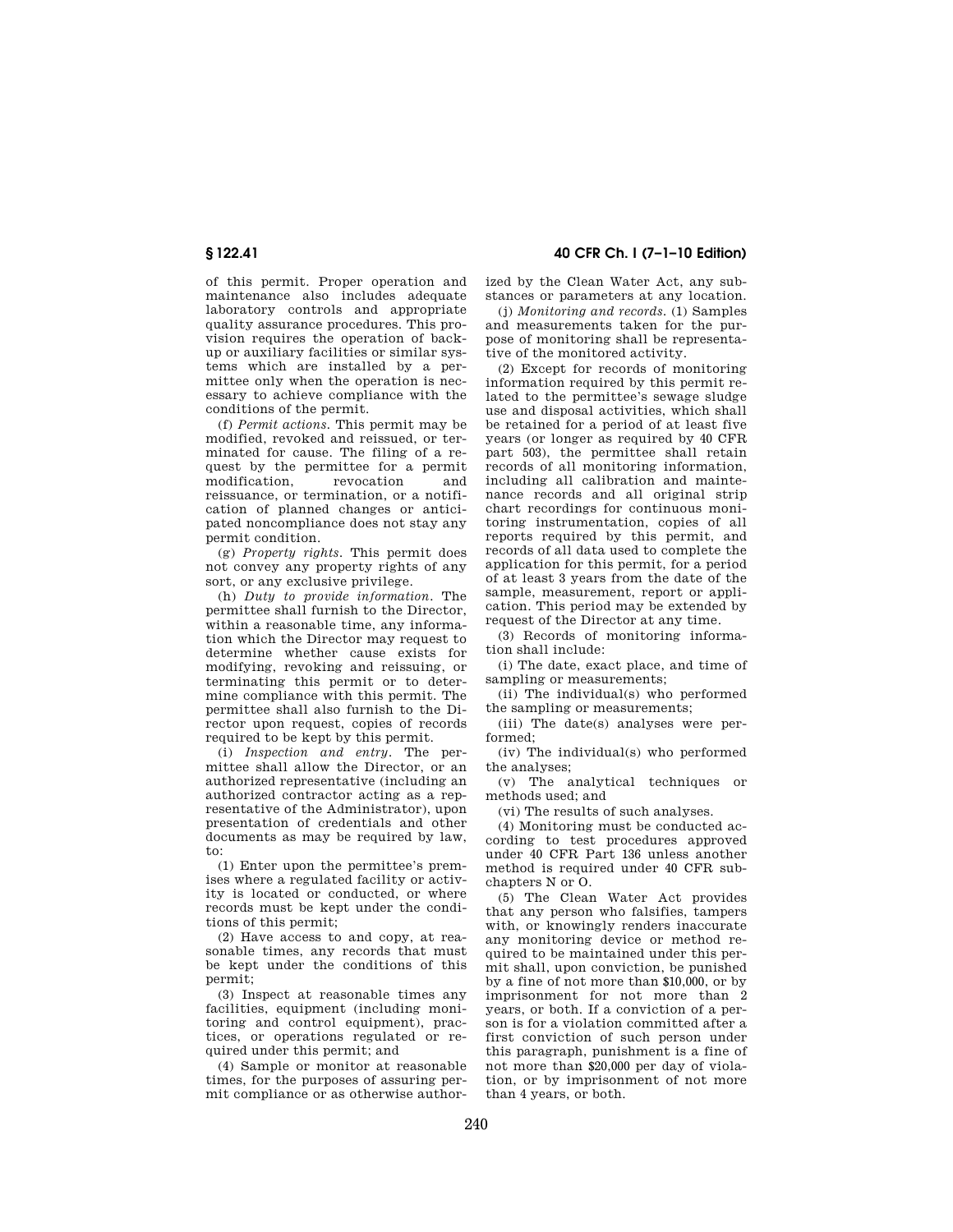## **Environmental Protection Agency § 122.41**

(k) *Signatory requirement.* (1) All applications, reports, or information submitted to the Director shall be signed and certified. (See §122.22)

(2) The CWA provides that any person who knowingly makes any false statement, representation, or certification in any record or other document submitted or required to be maintained under this permit, including monitoring reports or reports of compliance or non-compliance shall, upon conviction, be punished by a fine of not more than \$10,000 per violation, or by imprisonment for not more than 6 months per violation, or by both.

(l) *Reporting requirements*—(1) *Planned changes.* The permittee shall give notice to the Director as soon as possible of any planned physical alterations or additions to the permitted facility. Notice is required only when:

(i) The alteration or addition to a permitted facility may meet one of the criteria for determining whether a facility is a new source in §122.29(b); or

(ii) The alteration or addition could significantly change the nature or increase the quantity of pollutants discharged. This notification applies to pollutants which are subject neither to effluent limitations in the permit, nor to notification requirements under  $$122.42(a)(1).$ 

(iii) The alteration or addition results in a significant change in the permittee's sludge use or disposal practices, and such alteration, addition, or change may justify the application of permit conditions that are different from or absent in the existing permit, including notification of additional use or disposal sites not reported during the permit application process or not reported pursuant to an approved land application plan;

(2) *Anticipated noncompliance.* The permittee shall give advance notice to the Director of any planned changes in the permitted facility or activity which may result in noncompliance with permit requirements.

(3) *Transfers.* This permit is not transferable to any person except after notice to the Director. The Director may require modification or revocation and reissuance of the permit to change the name of the permittee and incorporate such other requirements as may

be necessary under the Clean Water Act. (See §122.61; in some cases, modification or revocation and reissuance is mandatory.)

(4) *Monitoring reports.* Monitoring results shall be reported at the intervals specified elsewhere in this permit.

(i) Monitoring results must be reported on a Discharge Monitoring Report (DMR) or forms provided or specified by the Director for reporting results of monitoring of sludge use or disposal practices.

(ii) If the permittee monitors any pollutant more frequently than required by the permit using test procedures approved under 40 CFR Part 136, or another method required for an industry-specific waste stream under 40 CFR subchapters N or O, the results of such monitoring shall be included in the calculation and reporting of the data submitted in the DMR or sludge reporting form specified by the Director.

(iii) Calculations for all limitations which require averaging of measurements shall utilize an arithmetic mean unless otherwise specified by the Director in the permit.

(5) *Compliance schedules.* Reports of compliance or noncompliance with, or any progress reports on, interim and final requirements contained in any compliance schedule of this permit shall be submitted no later than 14 days following each schedule date.

(6) *Twenty-four hour reporting.* (i) The permittee shall report any noncompliance which may endanger health or the environment. Any information shall be provided orally within 24 hours from the time the permittee becomes aware of the circumstances. A written submission shall also be provided within 5 days of the time the permittee becomes aware of the circumstances. The written submission shall contain a description of the noncompliance and its cause; the period of noncompliance, including exact dates and times, and if the noncompliance has not been corrected, the anticipated time it is expected to continue; and steps taken or planned to reduce, eliminate, and prevent reoccurrence of the noncompliance.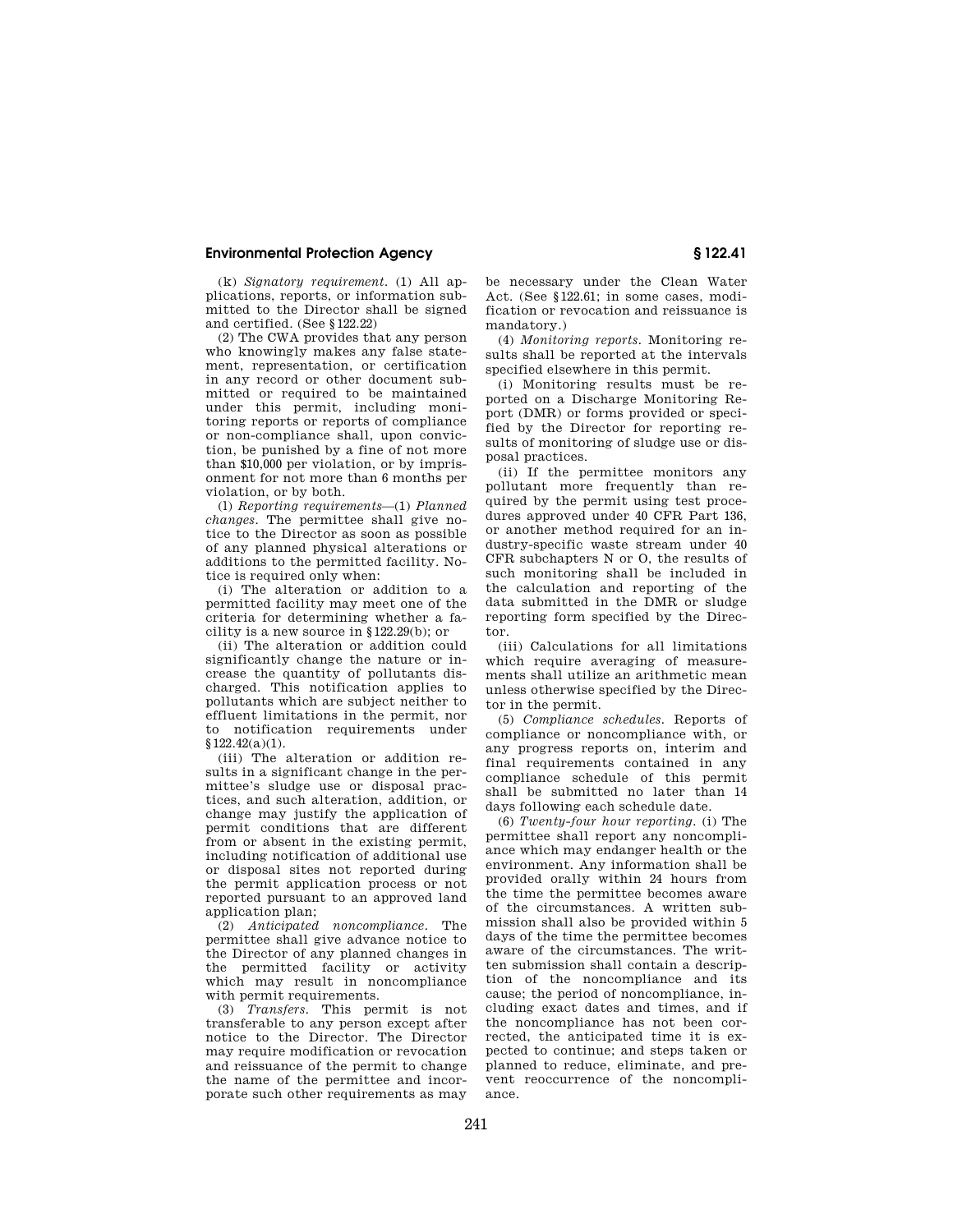(ii) The following shall be included as information which must be reported within 24 hours under this paragraph.

(A) Any unanticipated bypass which exceeds any effluent limitation in the permit. (See §122.41(g).

(B) Any upset which exceeds any effluent limitation in the permit.

(C) Violation of a maximum daily discharge limitation for any of the pollutants listed by the Director in the permit to be reported within 24 hours.  $(See \, §\,122.44(g))$ .

(iii) The Director may waive the written report on a case-by-case basis for reports under paragraph  $(l)(6)(ii)$  of this section if the oral report has been received within 24 hours.

(7) *Other noncompliance.* The permittee shall report all instances of noncompliance not reported under paragraphs  $(l)$   $(4)$ ,  $(5)$ , and  $(6)$  of this section, at the time monitoring reports are submitted. The reports shall contain the information listed in paragraph (l)(6) of this section.

(8) *Other information.* Where the permittee becomes aware that it failed to submit any relevant facts in a permit application, or submitted incorrect information in a permit application or in any report to the Director, it shall promptly submit such facts or information.

(m) *Bypass*—(1) *Definitions.* (i) *Bypass*  means the intentional diversion of waste streams from any portion of a treatment facility.

(ii) *Severe property damage* means substantial physical damage to property, damage to the treatment facilities which causes them to become inoperable, or substantial and permanent loss of natural resources which can reasonably be expected to occur in the absence of a bypass. Severe property damage does not mean economic loss caused by delays in production.

(2) *Bypass not exceeding limitations.*  The permittee may allow any bypass to occur which does not cause effluent limitations to be exceeded, but only if it also is for essential maintenance to assure efficient operation. These bypasses are not subject to the provisions of paragraphs  $(m)(3)$  and  $(m)(4)$  of this section.

(3) *Notice*—(i) *Anticipated bypass.* If the permittee knows in advance of the

**§ 122.41 40 CFR Ch. I (7–1–10 Edition)** 

need for a bypass, it shall submit prior notice, if possible at least ten days before the date of the bypass.

(ii) *Unanticipated bypass.* The permittee shall submit notice of an unanticipated bypass as required in paragraph (l)(6) of this section (24-hour notice).

(4) *Prohibition of bypass.* (i) Bypass is prohibited, and the Director may take enforcement action against a permittee for bypass, unless:

(A) Bypass was unavoidable to prevent loss of life, personal injury, or severe property damage;

(B) There were no feasible alternatives to the bypass, such as the use of auxiliary treatment facilities, retention of untreated wastes, or maintenance during normal periods of equipment downtime. This condition is not satisfied if adequate back-up equipment should have been installed in the exercise of reasonable engineering judgment to prevent a bypass which occurred during normal periods of equipment downtime or preventive maintenance; and

(C) The permittee submitted notices as required under paragraph (m)(3) of this section.

(ii) The Director may approve an anticipated bypass, after considering its adverse effects, if the Director determines that it will meet the three conditions listed above in paragraph (m)(4)(i) of this section.

(n) *Upset*—(1) *Definition. Upset* means an exceptional incident in which there is unintentional and temporary noncompliance with technology based permit effluent limitations because of factors beyond the reasonable control of the permittee. An upset does not include noncompliance to the extent caused by operational error, improperly designed treatment facilities, inadequate treatment facilities, lack of preventive maintenance, or careless or improper operation.

(2) *Effect of an upset.* An upset constitutes an affirmative defense to an action brought for noncompliance with such technology based permit effluent limitations if the requirements of paragraph (n)(3) of this section are met. No determination made during administrative review of claims that noncompliance was caused by upset, and